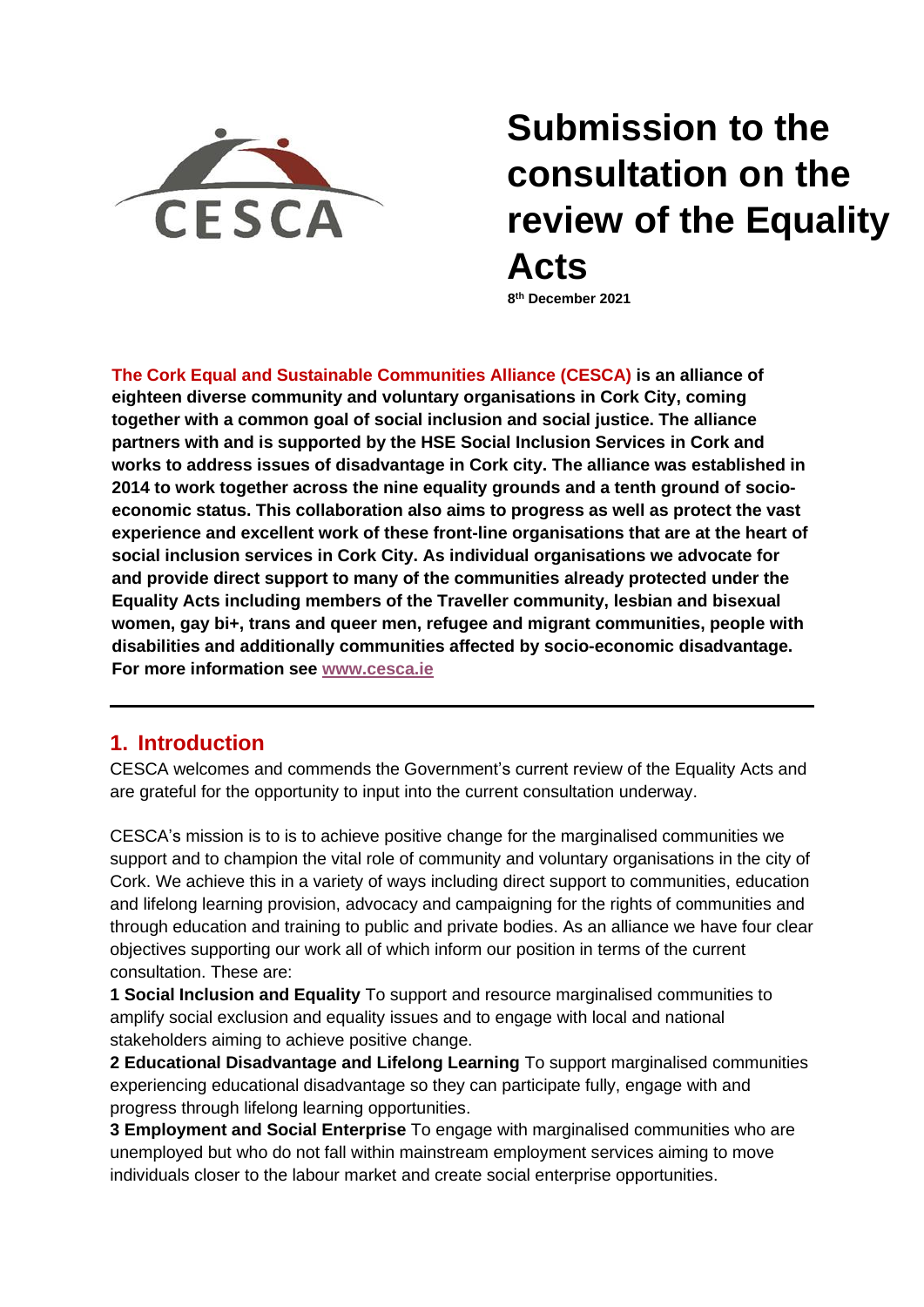**4 Interagency Working in the Community and Voluntary Sector** Raise awareness of the critical role of the community and voluntary sector in supporting marginalised communities, the importance of interagency working and the increasing challenges we face.

Each CESCA member works in partnership with the communities they support through equality-based community development approaches that aim to ensure that the voices and experiences of their communities are amplified. It is within this context that we submit our views on the Equality Acts consultation.

## **2. Areas of concern**

As an alliance we view the current protections afforded to marginalised communities under the Equality Acts as essential in ensuring people are protected from discrimination and inequality on the basis of who they are. We have supported many individuals and communities to pursue their rights as set out under the Equality Acts and view this as an essential vehicle for achieving a more just and equal society here in Cork City and beyond. However, we are also aware that many people continue to experience discrimination and injustices on a daily basis because of who they are and where they come from. Some of this relates to not being able to fully vindicate their rights as enshrined in the legislation or in other instances it may be because the discrimination they are experiencing is not currently covered by the Equality Acts

We broadly support the [submission already made](https://www.cwi.ie/review-of-the-equality-legislation-2021/) by Community Work Ireland and their recommendations concerning the need to strengthen and build on the provisions of the Equality Acts.

We would however like to make additional representations based on recent experiences we have had of advocating for and supporting marginalised communities. We know that, despite the existence of the Equality Acts, our communities continue to experience discrimination and inequality on a daily basis. The reasons for this are multifactorial but we are particularly concerned with the:

1) Obstacles that exist in terms of people being able to access justice under the Equality Acts

2) Current grounds of the Equality Acts do not provide for the discrimination experienced by many communities

## **2.1 Barriers to justice under the Acts**

Like Community Work Ireland we are particularly concerned about the impacts felt by the removal of the Equality Tribunal in overseeing the implementation of the Equality Acts and similarly have concerns about the limitations of the Free Legal Aid Service (FLAC) in supporting communities to pursue their rights fully under the Equality Acts.

CWI report that the levels of under-reporting of discrimination found in the 2014 CSO Quarterly National Household Survey indicated that almost two thirds (64%) of people who experienced discrimination in the two years prior did not take any action in response to their experience and only 10% stated that they had made an official complaint or taken legal action. This would reflect the experiences of many of our communities who either are not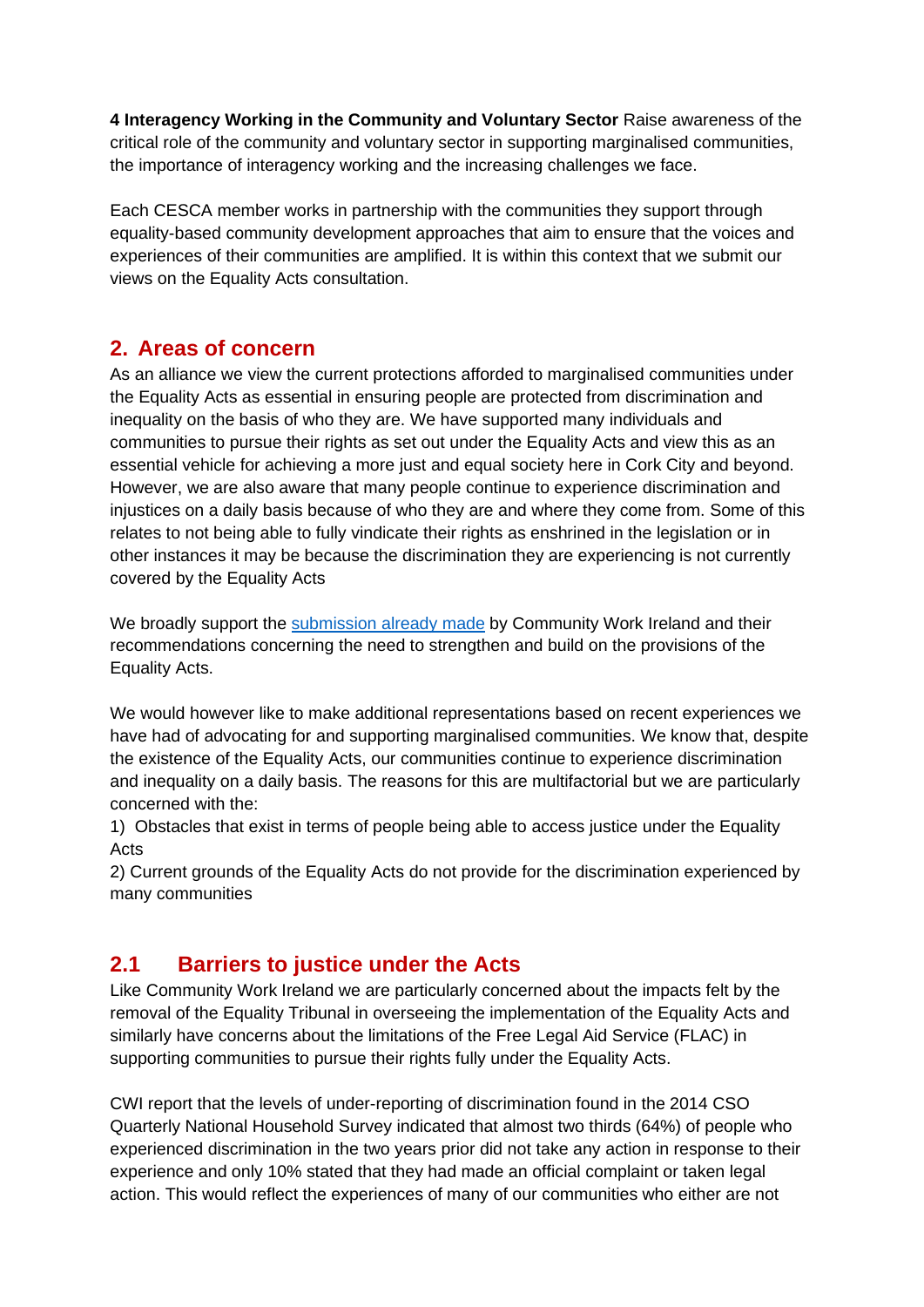aware of the avenues to access justice or do have the resources or support to pursue their rights.

For example, members of the Traveller community as well as other marginalised communities often face significant barriers when it comes to taking cases to the District Court and the Workplace Relations Commission. These include but are not limited to:

- Under the Intoxicating Liquor Act 2003, anyone experiencing discrimination in a licensed premises must go to the District Court, where there is a fee for lodging a claim, plus associated costs and this is often adversarial in nature.
- It is often very difficult to find legal representation, because equality cases may be considered time-consuming and costly. Traveller communities in particular have reported discrimination from lawyers and the legal profession.
- The experience of some of the communities we support is that the Workplace Relations Commission often has its own barriers and can be a slow process. There are concerns regarding the imbalance that can exist with voluntary organisations attending as advocates for marginalised communities whereas private businesses may have full legal representation.
- There is a strict two-month deadline for the ES1 form for the WRC, which claimants might have difficulty with.
- It is our experience that the dissolution of the Equality Tribunal and the transfer of cases relating to licensed premises to the jurisdiction to the District Court led to communities being much less likely to pursue justice under the Equality Acts.

#### **CESCA recommends:**

- **A need to address the procedural issues and barriers that can exist in the implementation of the Equality Acts**
- **The Criminal Justice (Hate Crime) Bill 2021 should be implemented and should align with amendments made to the Equality Acts.**
- **The capacity, resources and remit of FLAC should be extended to enhance access to justice under the Equality Acts**
- **The Equality Tribunal should be reinstated.**

### **2.2 Extending the grounds under the Equality Acts**

Since our inception in 2014 CESCA have not only advocated for and worked according to the nine grounds under the Equality Acts but also a tenth ground of socio-economic status. This is in recognition of the fact that many of the communities we support face discrimination and inequality because of where they live, their educational status or because of poverty. This is particularly notable for people who live in areas of high deprivation within Cork City, are homeless or are member of the Traveller community. We believe no one should face discrimination in accessing public or private services, education, healthcare, employment or in any other aspect of their lives because of who they are. Yet our experience tells us this is happening every day for our communities. This is backed up by research published in 2019 by All Together in Dignity (ATD) Ireland in a report entitled *[Does it Only Happen to Me?](http://17october.ie/wp-content/uploads/2019/09/SES-Discrimination-Report-ATD-Ireland-Sept-19.pdf)* Noting in particular the significant impact such discrimination has on a person mental health and self-worth. This is particularly so when a person does not have access to justice in terms of this form of discrimination.